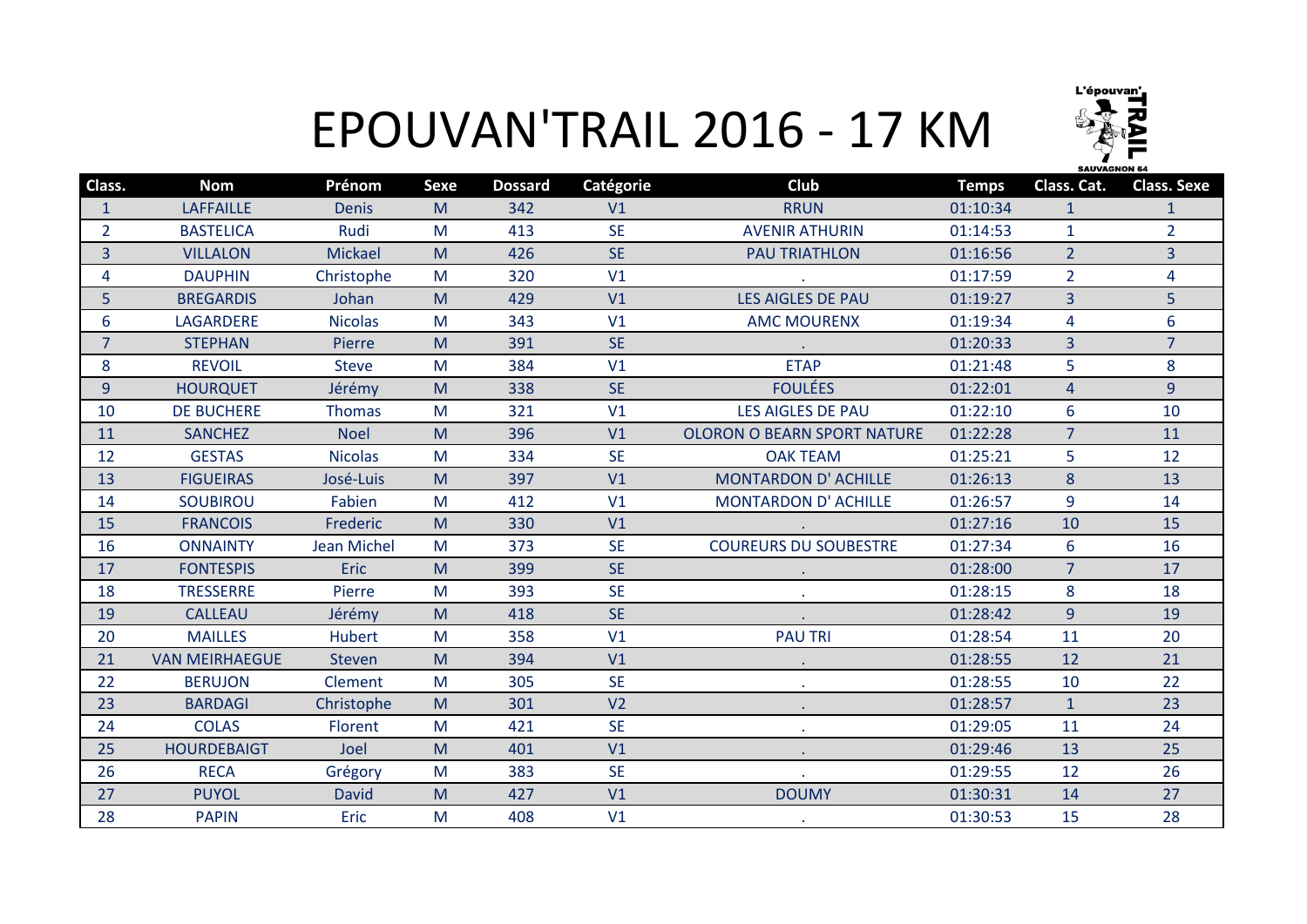| Class. | <b>Nom</b>           | Prénom             | <b>Sexe</b> | <b>Dossard</b> | Catégorie      | <b>Club</b>                 | <b>Temps</b> | Class. Cat.    | <b>Class. Sexe</b> |
|--------|----------------------|--------------------|-------------|----------------|----------------|-----------------------------|--------------|----------------|--------------------|
| 29     | <b>COUETMEUR</b>     | Patrice            | M           | 316            | V1             | <b>ARBUS RUNNING</b>        | 01:30:53     | 16             | 29                 |
| 30     | <b>BONNASSIOLLE</b>  | Stéphane           | M           | 406            | V1             | <b>MONTARDON D' ACHILLE</b> | 01:31:17     | 17             | 30                 |
| 31     | <b>HUGON</b>         | Franck             | M           | 339            | V1             |                             | 01:31:22     | 18             | 31                 |
| 32     | SARTHOU              | <b>Thierry</b>     | M           | 419            | V1             |                             | 01:31:54     | 19             | 32                 |
| 33     | <b>PEYRADE</b>       | Herve              | M           | 377            | V <sub>2</sub> | <b>MORLAAPIEDS</b>          | 01:31:56     | 2 <sup>1</sup> | 33                 |
| 34     | <b>DENECHEAU</b>     | Dominique          | M           | 416            | V <sub>2</sub> |                             | 01:32:09     | $\overline{3}$ | 34                 |
| 35     | <b>LANGLADE</b>      | Vincent            | M           | 344            | V1             |                             | 01:32:16     | 20             | 35                 |
| 36     | <b>MAIXANDEAU</b>    | Alain              | M           | 362            | V <sub>2</sub> |                             | 01:32:21     | 4              | 36                 |
| 37     | <b>MAIXANDEAU</b>    | Simon              | M           | 363            | <b>SE</b>      |                             | 01:32:21     | 13             | 37                 |
| 38     | <b>PERRIDY</b>       | Johann             | M           | 376            | V1             |                             | 01:33:17     | 21             | 38                 |
| 39     | <b>LABARTETTE</b>    | Yannick            | M           | 340            | V1             | $\mathbf{r}$                | 01:34:28     | 22             | 39                 |
| 40     | <b>BOURGUIGNON</b>   | Laurent            | M           | 308            | V1             |                             | 01:34:40     | 23             | 40                 |
| 41     | <b>CLEMOT</b>        | Francois           | M           | 314            | <b>SE</b>      |                             | 01:34:44     | 14             | 41                 |
| 42     | <b>ROUL</b>          | Coraline           | F.          | 409            | <b>SE</b>      | <b>MONTARDON D'ACHILLE</b>  | 01:34:46     | $\mathbf{1}$   | $\overline{1}$     |
| 43     | <b>BASQUIN</b>       | <b>Nicolas</b>     | M           | 414            | <b>SE</b>      |                             | 01:35:10     | 15             | 42                 |
| 44     | <b>FAVIER</b>        | Jerome             | M           | 327            | V <sub>1</sub> | <b>TUC TRIATHLON</b>        | 01:35:11     | 24             | 43                 |
| 45     | <b>PIRES</b>         | Sébastien          | M           | 381            | <b>SE</b>      |                             | 01:35:53     | 16             | 44                 |
| 46     | <b>LARRAZET</b>      | <b>Jean Paul</b>   | M           | 346            | V1             |                             | 01:35:55     | 25             | 45                 |
| 47     | <b>BRAU-HOURTICQ</b> | <b>Marc</b>        | M           | 400            | V <sub>2</sub> | <b>BILLERE TRIATHLON</b>    | 01:36:20     | 5              | 46                 |
| 48     | <b>CAPDEBOSCQ</b>    | Eric               | M           | 313            | V <sub>2</sub> | <b>SOUBESTRE</b>            | 01:36:43     | 6              | 47                 |
| 49     | <b>LASSERRE</b>      | <b>Bertrand</b>    | M           | 352            | <b>SE</b>      |                             | 01:37:04     | 17             | 48                 |
| 50     | LARROQUE-LOUMIET     | <b>Nicolas</b>     | M           | 349            | <b>SE</b>      |                             | 01:37:39     | 18             | 49                 |
| 51     | <b>WILK</b>          | Jerome             | M           | 395            | V1             | PAU PYRENEES AVENTURE       | 01:37:49     | 26             | 50                 |
| 52     | <b>BUESA</b>         | Marc               | M           | 311            | V1             | <b>AIGLES DE PAU</b>        | 01:37:55     | 27             | 51                 |
| 53     | <b>SANCHEZ</b>       | Stéphane           | M           | 389            | V1             | <b>MONTARDON D'ACHILLE</b>  | 01:38:11     | 28             | 52                 |
| 54     | <b>PHILIPSON</b>     | Guillaume          | M           | 380            | <b>SE</b>      |                             | 01:38:47     | 19             | 53                 |
| 55     | <b>LANGLES</b>       | Philippe           | M           | 345            | V <sub>2</sub> |                             | 01:39:14     | $\overline{7}$ | 54                 |
| 56     | <b>FUSEAU</b>        | <b>Tony</b>        | M           | 331            | <b>SE</b>      |                             | 01:39:45     | 20             | 55                 |
| 57     | <b>LASSERRE</b>      | J-Marc             | M           | 361            | V1             |                             | 01:39:50     | 29             | 56                 |
| 58     | <b>D'ARGENBET</b>    | Frédéric           | M           | 415            | V1             | MONTARDON D' ACHILLE        | 01:40:15     | 30             | 57                 |
| 59     | <b>DE OLIVEIRA</b>   | <b>Joao Carlos</b> | M           | 417            | <b>SE</b>      |                             | 01:41:04     | 21             | 58                 |
| 60     | <b>COUSTAU</b>       | Pier-Yves          | M           | 317            | <b>SE</b>      |                             | 01:41:16     | 22             | 59                 |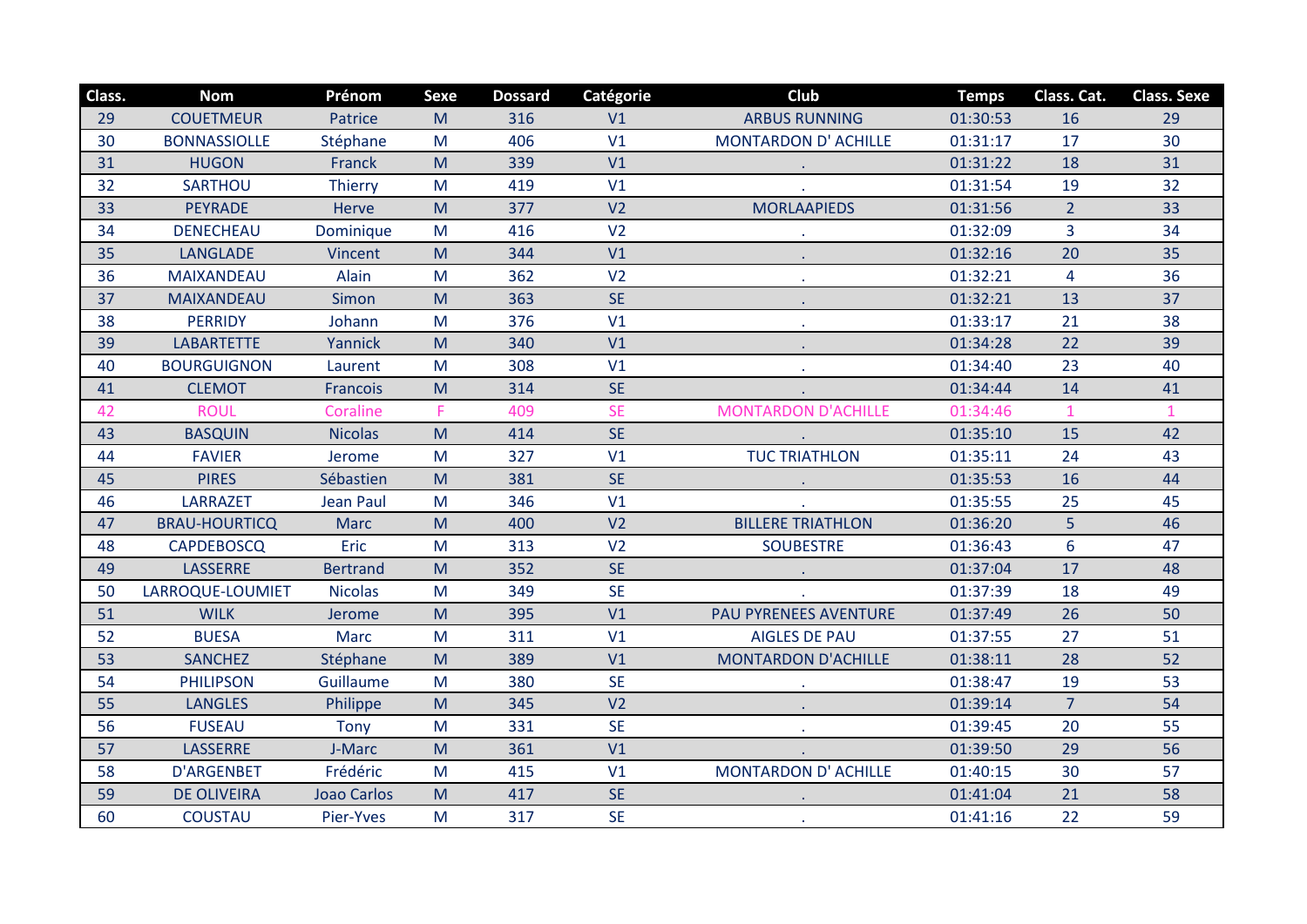| Class. | <b>Nom</b>              | Prénom         | <b>Sexe</b>                                                                                                | <b>Dossard</b> | Catégorie      | <b>Club</b>                 | <b>Temps</b> | Class. Cat.    | <b>Class. Sexe</b> |
|--------|-------------------------|----------------|------------------------------------------------------------------------------------------------------------|----------------|----------------|-----------------------------|--------------|----------------|--------------------|
| 61     | <b>PUIRET</b>           | Cédric         | M                                                                                                          | 411            | <b>SE</b>      |                             | 01:41:41     | 23             | 60                 |
| 62     | <b>LATEULADE</b>        | Franck         | M                                                                                                          | 354            | V1             |                             | 01:41:43     | 31             | 61                 |
| 63     | <b>HUSTET</b>           | Hervé          | M                                                                                                          | 422            | V1             |                             | 01:41:57     | 32             | 62                 |
| 64     | PASCOUAU                | Franck         | M                                                                                                          | 375            | V1             |                             | 01:42:18     | 33             | 63                 |
| 65     | <b>GEORGES</b>          | Frédéric       | M                                                                                                          | 333            | V <sub>1</sub> |                             | 01:42:40     | 34             | 64                 |
| 66     | <b>MANSUY</b>           | Christian      | M                                                                                                          | 365            | <b>SE</b>      | $\sim$                      | 01:42:51     | 24             | 65                 |
| 67     | <b>EL KOUBBI</b>        | Alexandre      | $\mathsf{M}% _{T}=\mathsf{M}_{T}\!\left( a,b\right) ,\ \mathsf{M}_{T}=\mathsf{M}_{T}\!\left( a,b\right) ,$ | 325            | <b>SE</b>      | $\bullet$                   | 01:42:53     | 25             | 66                 |
| 68     | <b>SALABERT</b>         | Franck         | M                                                                                                          | 388            | V <sub>2</sub> | $\mathbf{r}$                | 01:42:54     | 8              | 67                 |
| 69     | <b>JAUZIN PETIT</b>     | <b>Nicolas</b> | M                                                                                                          | 402            | V <sub>1</sub> |                             | 01:43:09     | 35             | 68                 |
| 70     | <b>LASSALLE</b>         | <b>Fabrice</b> | M                                                                                                          | 404            | V1             | <b>TPA</b>                  | 01:43:10     | 36             | 69                 |
| $71\,$ | <b>BAQUÉ</b>            | Christophe     | $\mathsf{M}% _{T}=\mathsf{M}_{T}\!\left( a,b\right) ,\ \mathsf{M}_{T}=\mathsf{M}_{T}\!\left( a,b\right) ,$ | 300            | V1             | $\bullet$                   | 01:43:31     | 37             | 70                 |
| 72     | LASSU                   | Philippe       | M                                                                                                          | 353            | V <sub>2</sub> |                             | 01:43:55     | 9              | 71                 |
| 73     | <b>GADY</b>             | Lucas          | M                                                                                                          | 332            | <b>SE</b>      |                             | 01:44:35     | 26             | 72                 |
| 74     | <b>MONREPOS</b>         | Serge          | M                                                                                                          | 410            | V <sub>2</sub> | <b>AIGLES DE PAU</b>        | 01:44:38     | 10             | 73                 |
| 75     | <b>MOLINA</b>           | <b>Elodie</b>  |                                                                                                            | 428            | <b>SE</b>      | <b>PAU TRIATHLON</b>        | 01:44:48     |                |                    |
| 76     | <b>MADRONA</b>          | Remy           | M                                                                                                          | 357            | <b>SE</b>      |                             | 01:44:53     | 27             | 74                 |
| 77     | <b>GODARD</b>           | Eric           | M                                                                                                          | 335            | V <sub>2</sub> |                             | 01:46:11     | 11             | 75                 |
| 78     | <b>ROSSIGNOL</b>        | <b>Nicolas</b> | M                                                                                                          | 430            | <b>SE</b>      |                             | 01:46:11     | 28             | 76                 |
| 79     | <b>EYHARTZ</b>          | <b>Thomas</b>  | M                                                                                                          | 407            | <b>SE</b>      |                             | 01:46:23     | 29             | 77                 |
| 80     | <b>ARNAUD DE SARTRE</b> | <b>Sabine</b>  | F                                                                                                          | 405            | <b>SE</b>      | <b>ASM PAU</b>              | 01:46:24     | $\overline{3}$ | $\overline{3}$     |
| 81     | <b>CLEMOT</b>           | Pierre         | M                                                                                                          | 315            | V <sub>3</sub> |                             | 01:46:34     | $\mathbf{1}$   | 78                 |
| 82     | <b>MAILLOT</b>          | Stephane       | ${\sf M}$                                                                                                  | 359            | <b>SE</b>      |                             | 01:46:48     | 30             | 79                 |
| 83     | <b>MAILLOT</b>          | Laurence       | F                                                                                                          | 360            | <b>SE</b>      |                             | 01:46:49     | $\overline{4}$ | $\overline{4}$     |
| 84     | <b>MILON</b>            | Philippe       | M                                                                                                          | 368            | <b>SE</b>      |                             | 01:46:57     | 31             | 80                 |
| 85     | <b>ROCHER</b>           | Helene         | F                                                                                                          | 386            | V1             | PAU PYRÉNÉES AVENTURE       | 01:47:15     |                | 5.                 |
| 86     | <b>MOMESSO</b>          | David          | M                                                                                                          | 369            | V1             | $\bullet$                   | 01:47:33     | 38             | 81                 |
| 87     | <b>RIVIERE</b>          | Jean François  | M                                                                                                          | 435            | <b>SE</b>      |                             | 01:47:39     | 32             | 82                 |
| 88     | LARRIEU                 | <b>Nicolas</b> | M                                                                                                          | 348            | V1             | <b>MONTARDON D'ACHILLE</b>  | 01:47:45     | 39             | 83                 |
| 89     | PEDARRIEU               | <b>Bruno</b>   | M                                                                                                          | 398            | V <sub>2</sub> | <b>MONTARDON D' ACHILLE</b> | 01:47:51     | 12             | 84                 |
| 90     | <b>MAIZY</b>            | Olivier        | ${\sf M}$                                                                                                  | 364            | V1             | $\mathcal{L}$               | 01:47:52     | 40             | 85                 |
| 91     | <b>DAOUDAL</b>          | Virginie       | F                                                                                                          | 319            | <b>SE</b>      |                             | 01:48:07     | 5              | 6                  |
| 92     | <b>PEYROULET</b>        | Jean Michel    | M                                                                                                          | 379            | V1             |                             | 01:48:09     | 41             | 86                 |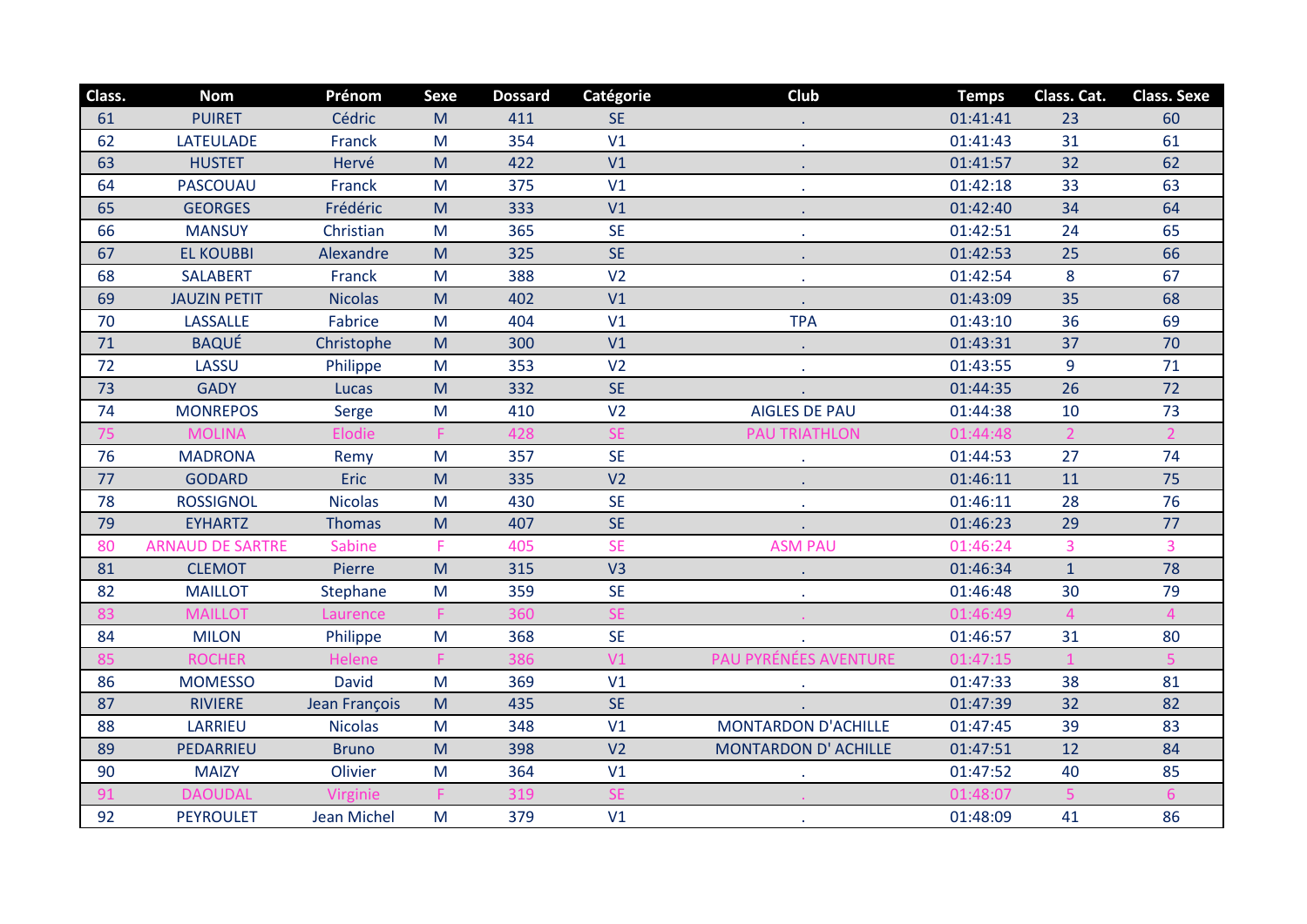| Class. | <b>Nom</b>       | Prénom          | <b>Sexe</b> | <b>Dossard</b> | Catégorie      | <b>Club</b>              | <b>Temps</b> | Class. Cat.    | <b>Class. Sexe</b> |
|--------|------------------|-----------------|-------------|----------------|----------------|--------------------------|--------------|----------------|--------------------|
| 93     | <b>FAVIER</b>    | <b>Nicolas</b>  | M           | 326            | <b>SE</b>      | <b>TUC TRIATHLON</b>     | 01:48:11     | 33             | 87                 |
| 94     | PERROCHEAU       | Ugo             | M           | 424            | <b>SE</b>      |                          | 01:48:37     | 34             | 88                 |
| 95     | <b>LEMAIRE</b>   | Luc             | M           | 356            | V <sub>2</sub> |                          | 01:49:09     | 13             | 89                 |
| 96     | <b>DHERS</b>     | Jean-Philippe   | M           | 322            | <b>SE</b>      | $\mathbf{r}$             | 01:49:34     | 35             | 90                 |
| 97     | <b>FERNANDES</b> | Julien          | M           | 328            | <b>SE</b>      | $\ddot{\phantom{0}}$     | 01:50:03     | 36             | 91                 |
| 98     | <b>MAIRAL</b>    | Olivier         | M           | 425            | V1             | $\sim$                   | 01:50:42     | 42             | 92                 |
| 99     | <b>BAUDOT</b>    | Antoine         | M           | 302            | ES             | $\sim$                   | 01:50:55     | $\mathbf{1}$   | 93                 |
| 100    | <b>FORTAGE</b>   | Claire          | F           | 329            | V1             |                          | 01:51:22     | $\overline{2}$ | $\overline{7}$     |
| 101    | <b>MARTINEZ</b>  | Jucinto         | M           | 420            | V <sub>2</sub> | $\sim$                   | 01:52:05     | 14             | 94                 |
| 102    | <b>MICHAUD</b>   | Erika           | F           | 366            | V <sub>1</sub> |                          | 01:52:14     | 3              | 8                  |
| 103    | <b>TOSSIER</b>   | Céline          | F           | 392            | <b>SE</b>      |                          | 01:52:43     | $6\phantom{1}$ | $\overline{9}$     |
| 104    | <b>BELOT</b>     | Valérie         | F           | 303            | V1             | <b>LES AIGLES DE PAU</b> | 01:52:49     | $\overline{4}$ | 10                 |
| 105    | <b>DUARTE</b>    | Alexandre       | M           | 324            | <b>SE</b>      |                          | 01:53:37     | 37             | 95                 |
| 106    | <b>MICHAUD</b>   | Laurent         | M           | 367            | V1             |                          | 01:53:54     | 43             | 96                 |
| 107    | <b>GUENIN</b>    | <b>Bruno</b>    | M           | 336            | V1             | $\bullet$                | 01:55:04     | 44             | 97                 |
| 108    | <b>BENET</b>     | <b>Beatrice</b> | F           | 304            | V <sub>1</sub> |                          | 01:56:36     | 5              | 11                 |
| 109    | <b>PAILLER</b>   | <b>Pascal</b>   | M           | 374            | V <sub>2</sub> |                          | 01:56:36     | 15             | 98                 |
| 110    | <b>NASSIEU</b>   | <b>Gilles</b>   | M           | 372            | V <sub>2</sub> |                          | 01:57:27     | 16             | 99                 |
| 111    | <b>LAVERGNE</b>  | Julien          | M           | 355            | <b>SE</b>      |                          | 01:58:17     | 38             | 100                |
| 112    | <b>SERIEZ</b>    | Vincent         | M           | 390            | <b>SE</b>      |                          | 01:58:17     | 39             | 101                |
| 113    | <b>PEYRONNET</b> | Guillaume       | M           | 378            | V1             |                          | 01:58:48     | 45             | 102                |
| 114    | <b>BRUNEL</b>    | Philippe        | M           | 310            | V <sub>2</sub> | $\bullet$                | 01:59:06     | 17             | 103                |
| 115    | <b>MUCKE</b>     | <b>Thierry</b>  | M           | 370            | V <sub>2</sub> |                          | 02:00:54     | 18             | 104                |
| 116    | <b>PRUET</b>     | Pierre          | M           | 382            | V <sub>2</sub> | $\sim$                   | 02:01:27     | 19             | 105                |
| 117    | <b>MUCKE</b>     | Nathalie        | F           | 371            | V1             |                          | 02:04:51     | 6              | 12                 |
| 118    | <b>DRAUT</b>     | Cecile          | F           | 323            | V1             |                          | 02:05:00     | $\overline{7}$ | 13                 |
| 119    | LAFARGUE         | Audrey          |             | 341            | <b>SE</b>      | <b>LES AIGLES DE PAU</b> | 02:05:22     | 7              | 14                 |
| 120    | <b>BRONSIN</b>   | <b>Nathalie</b> | F           | 309            | V <sub>1</sub> | <b>LES AIGLES DE PAU</b> | 02:05:23     | 8              | 15                 |
| 121    | <b>BIE</b>       | <b>Magaly</b>   | F           | 307            | V1             |                          | 02:07:38     | $\overline{9}$ | 16                 |
| 122    | LARRÉCHÉ         | Florie          | F           | 347            | <b>SE</b>      | <b>LES AIGLES DE PAU</b> | 02:08:14     | 8              | 17                 |
| 123    | <b>LARTIGUE</b>  | <b>Kathleen</b> | F           | 350            | <b>SE</b>      | <b>ASEL</b>              | 02:12:28     | 9              | 18                 |
| 124    | <b>HOUITTE</b>   | Cyril           | M           | 337            | V1             | <b>ASEL</b>              | 02:12:29     | 46             | 106                |